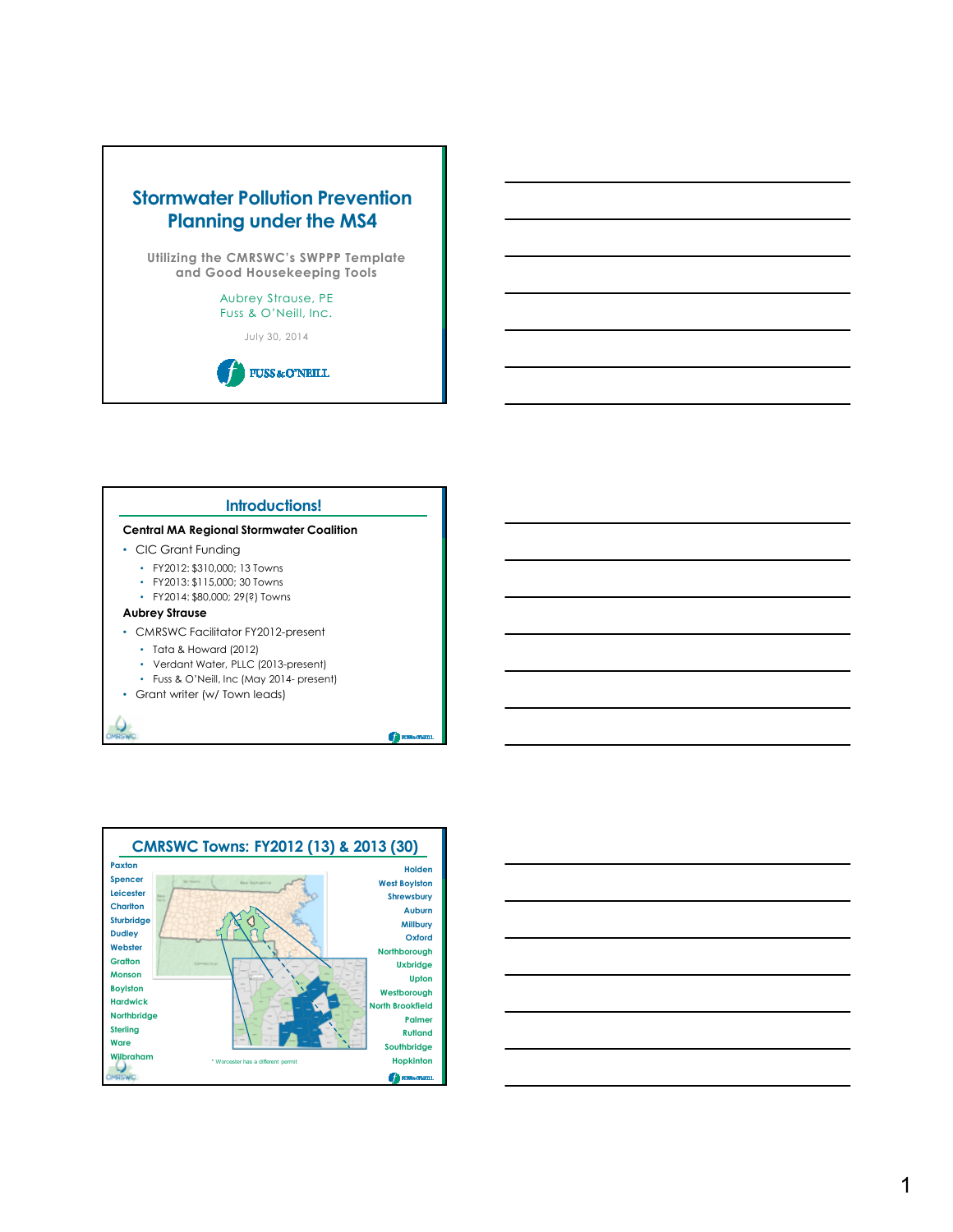



# **Standardized Policies and Procedures**

**STANDARDIZED POLICIES AND PROCEDURES**

**O** HISSAN

- 1. Sump Pump Discharge Policy
- 2. Salt/Sand Application Benchmarking
- 3. Request for Proposals (RFP) for field work
- 4. Stormwater BMP Toolbox
- 5. 15 Standard Operating Procedures (SOPs)\*
- 6. Stormwater Pollution Prevention Plan (SWPPP) Template\*

**\*- Covered in today's training**



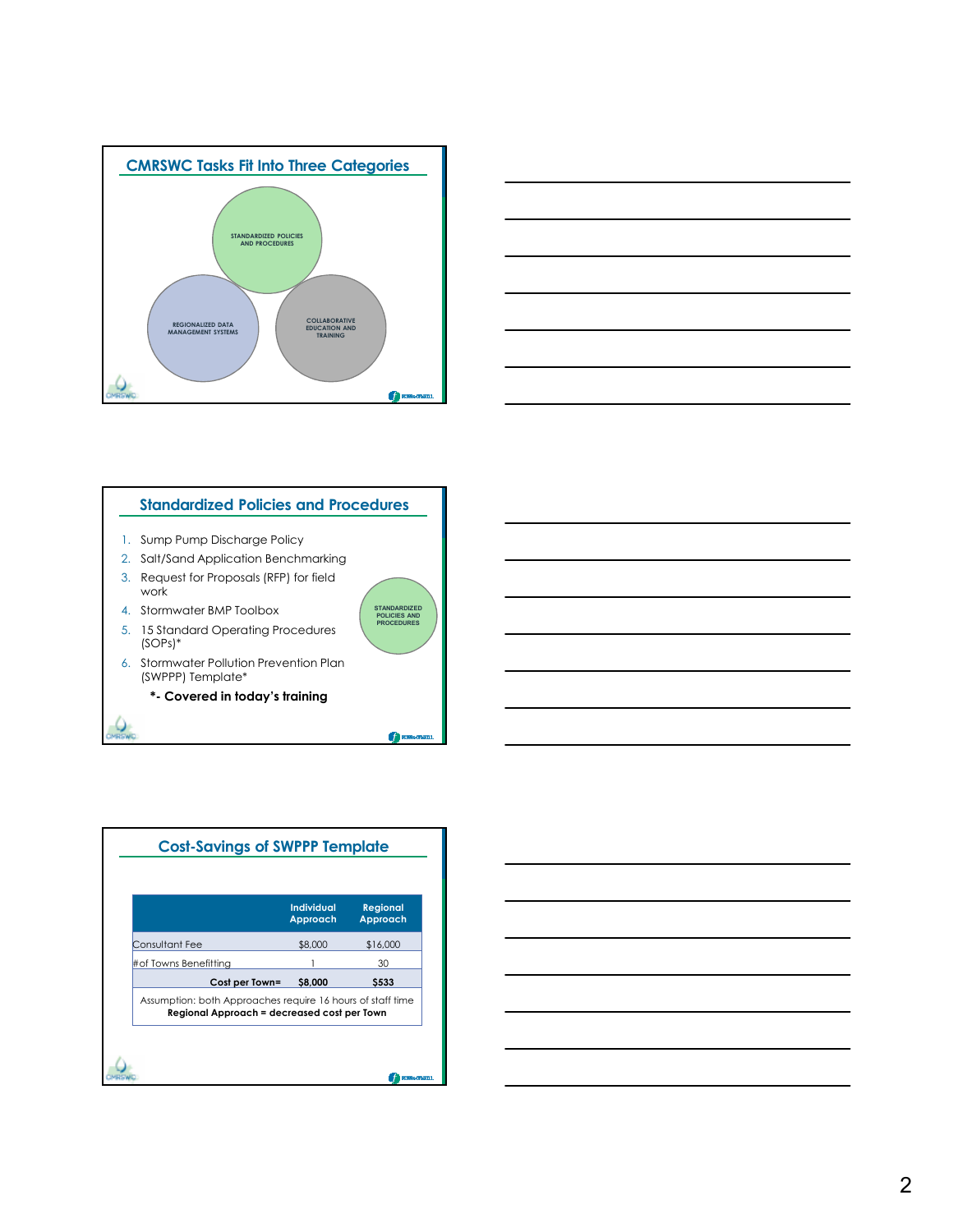## **SWPPP Template Caveats**

- 1. This SWPPP Template will not be 100% applicable for all facilities.
- 2. This SWPPP Template is not ready to go "off the shelf".
- 3. This SWPPP Template was developed in 2012 and may require update per the 2014 MA MS4 Permit.
- 4. This SWPPP Template was not intended to replace any SWPPP already developed for any CMRSWC member.
- 5. Use of this SWPPP Template, like other CMRSWC tools, was voluntary.

## **Format of the SWPPP Template**

### **Location:**

#### **www.centralmastormwater.org/Pages/crsc\_toolbox/SWPPPtemplate Word Document:**

- # indicates where site or Town-specific information is needed
- Delete what you don't need.
- TOC will automatically update

**Instructions:** directly in text inside boxes; purple font.

SECTION 2 - SWIPP Excludion **SCI Discovered and the Manageritte**  $\mathcal{P}(t,N), \mathcal{P}(t,N)$  . It is described by the sequents the size  $S$  and  $t\approx q$  . We see all the set  $\mathcal{P}(t,N)$  and  $\mathcal{P}(t,N)$  . It is seen all the set of  $\mathcal{P}(t,N)$  and  $\mathcal{P}(t,N)$  . It is seen all the set of  $\mathcal{P}(t,N$ .<br>Loven have been the fifther the first of the control of the control of the control of the control of the control of the control of the control of the control of the control of the control of the control of the control of

2.2 Responsibilidas of Municipal Departments

.<br>18. a februária (n. 1818).<br>20. august – José Mariando, de regionales of un 2001 Massachusett (



**Chinassi** 

 $\bigoplus$  ross

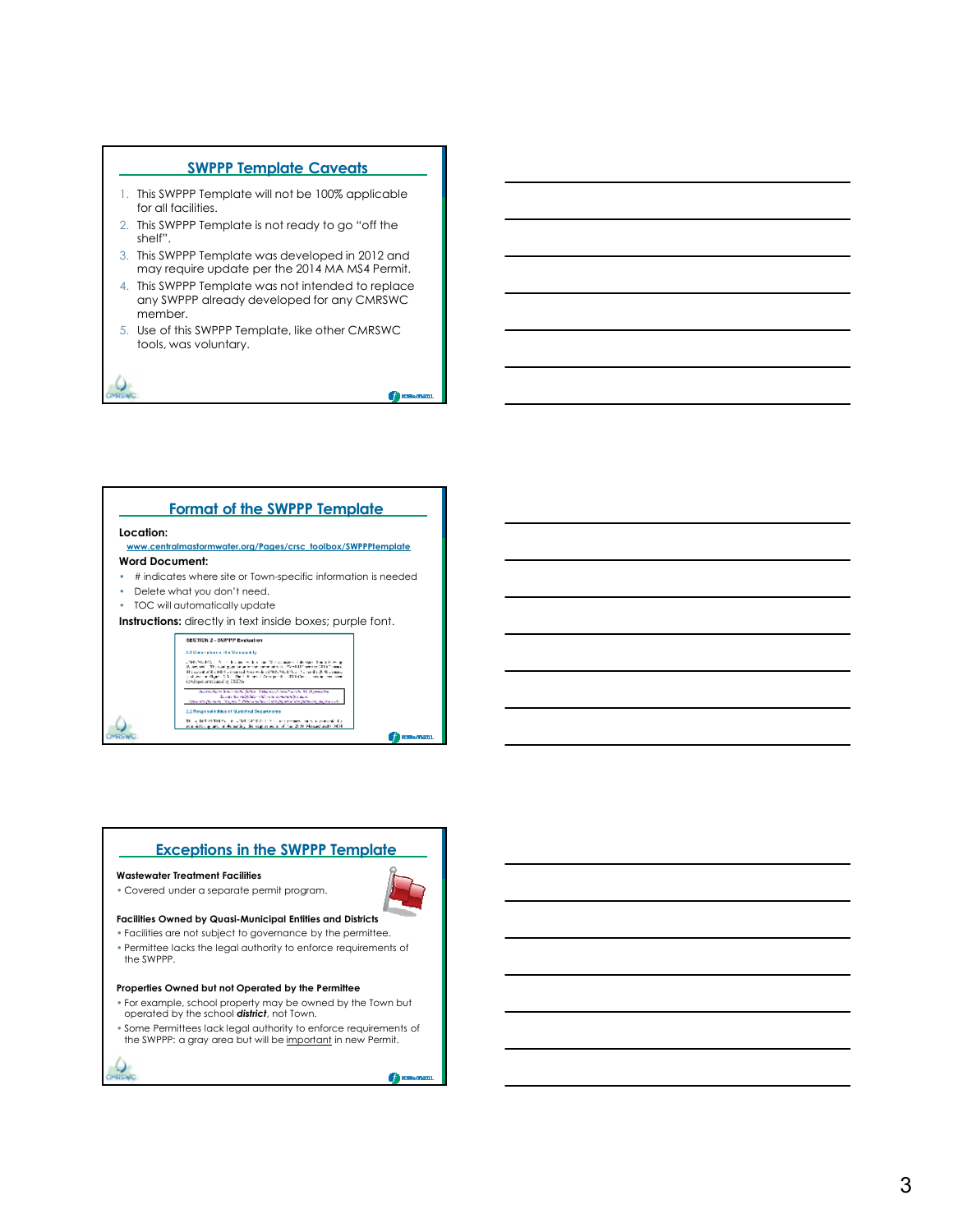

# **Current Requirements**

Prior to 2003, EPA New England determined that

"*municipal highway vehicle maintenance facilities that are owned or operated by a municipality…are not required to submit an NOI for permit coverage under the NPDES Storm Water Multi-Sector Permit for Industrial Activities (MSGP)."*

**BUT**

Coverage for these facilities was swept into the Phase II Municipal (MS4) Permit

**Thus** 

|                               | <b>Current Requirements</b>                                                                                                                                                                                                                                                                                       |  |  |
|-------------------------------|-------------------------------------------------------------------------------------------------------------------------------------------------------------------------------------------------------------------------------------------------------------------------------------------------------------------|--|--|
|                               | Currently (2003 MA MS4 Permit)                                                                                                                                                                                                                                                                                    |  |  |
| <b>Section</b>                | MCM#6                                                                                                                                                                                                                                                                                                             |  |  |
| Scope                         | "preventing and/or reducing pollutant runoff<br>from municipal operations";<br>"schedules for municipal maintenance";<br>"inspection procedures and schedules for long-<br>term structural controls"                                                                                                              |  |  |
| Types of<br><b>Facilities</b> | "at a minimum, maintenance activities for the<br>following: parks and open space (areas such as<br>public golf course and playing fields); fleet<br>maintenance, building maintenance, new<br>construction and land disturbance; and roadway<br>drainage system maintenance and stormwater<br>system maintenance" |  |  |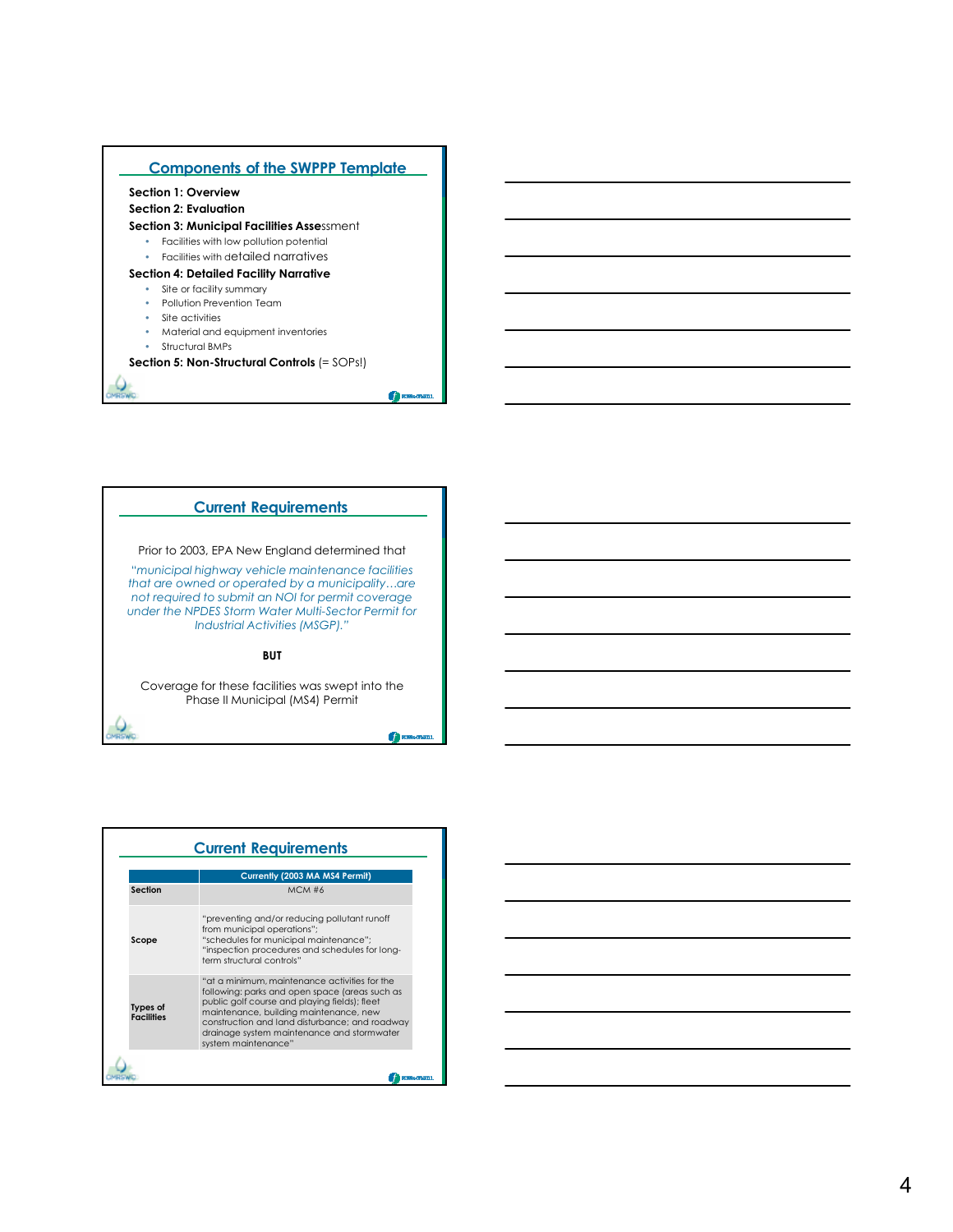|                               | <b>Pending Requirements: Facilities</b>                                                                                                                                                                                                                                                                                    |                                                                                                                                                                         |
|-------------------------------|----------------------------------------------------------------------------------------------------------------------------------------------------------------------------------------------------------------------------------------------------------------------------------------------------------------------------|-------------------------------------------------------------------------------------------------------------------------------------------------------------------------|
| Section                       | Likely in 2014 New MA MS4 Permit<br>2.3.7.1 (O&M Programs)<br>2.3.7.2 (SWPPP)                                                                                                                                                                                                                                              |                                                                                                                                                                         |
| Types of<br><b>Facilities</b> | a. Parks and open space<br>b. Buildings and facilities where<br>pollutants are exposed to<br>stormwater runoff<br>c. Vehicles and equipment<br>d. Infrastructure: catch basins:<br>street sweeping; parking lot<br>sweeping; winter road<br>maintenance; storage of<br>sweepings; BMPs like retention<br>basins and swales | a. Maintenance garages<br>b. Public works yards<br>c. Transfer stations<br>d. Waste handing facilities<br>Can combine facilities on the<br>same property into one SWPPP |
| Schedule                      | Inventory all municipal facilities<br>within six months.<br>Develop O&M Plan within one<br>vear.                                                                                                                                                                                                                           | Develop and implement SWPPP<br>within two years.                                                                                                                        |
|                               |                                                                                                                                                                                                                                                                                                                            |                                                                                                                                                                         |







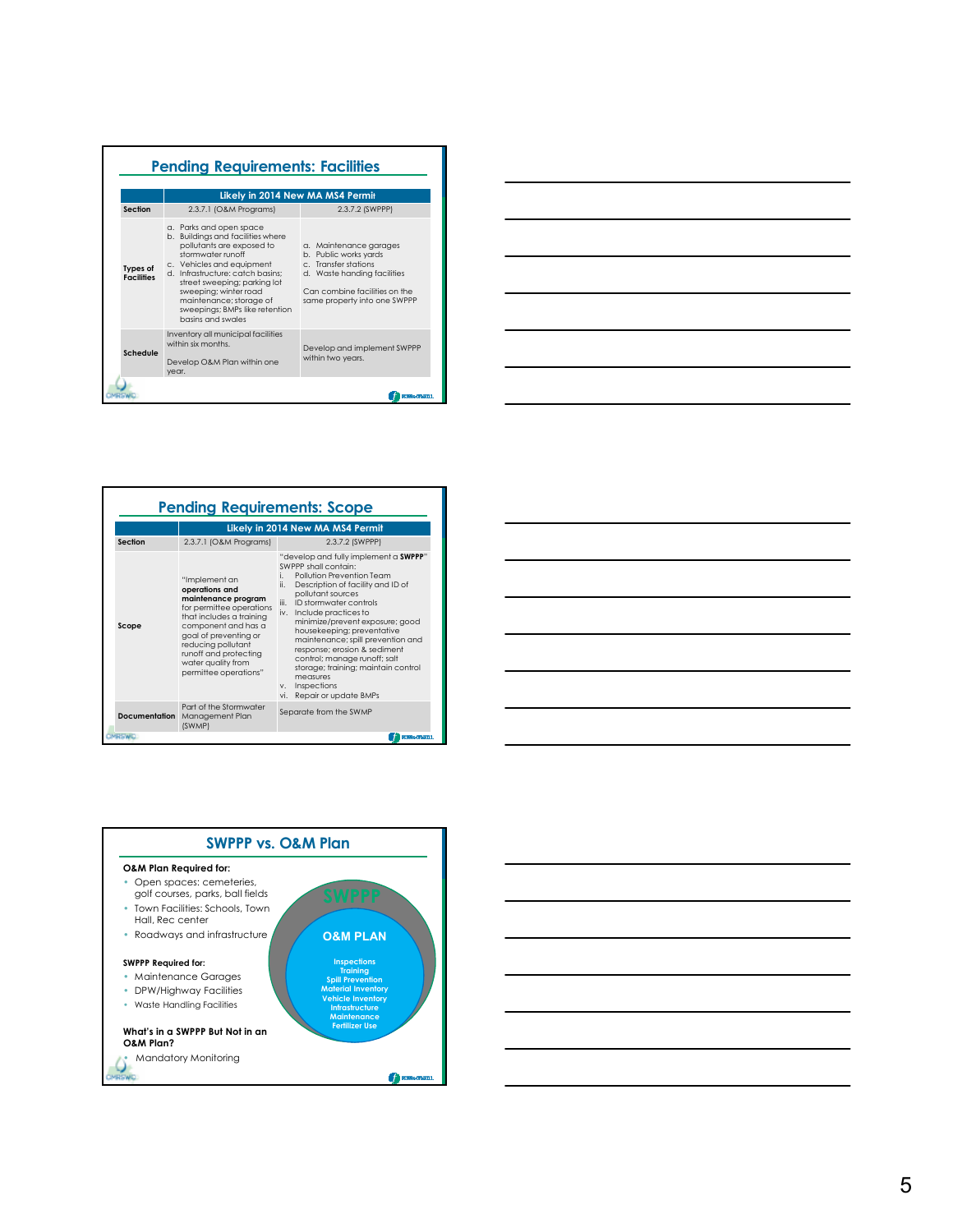



## **Section 2. SWPPP Evaluation**

- •Description of the municipality
- •Summary of 303(d) List impaired waters in the municipality
- •Endangered or Threatened Species Evaluation o Discharges from Urbanized Area must not adversely affect endangered or threatened species under the Endangered Species Act.
- •Historic Places Evaluation
	- Discharges from Urbanized Area must not adversely affect properties listed on or eligible for the National Register of Historic Places.

**Thursday** 

### **Section 3. Facility Assessment**

## **Facilities with Low Pollution Potential**

*Do not require a detailed narrative.*

- •Schools
- •Athletic Field
- •Police Stations
- •Fire Stations
- •Municipal Cemeteries •Municipal Swimming Pools

•Town Commons •Veterans Squares

- •Recreation Centers
- •Senior Centers
- •Municipal Parks

# **Facilities with High Pollution Potential**

*Require a detailed SWPPP narrative.*

**TESS** RESIGNED.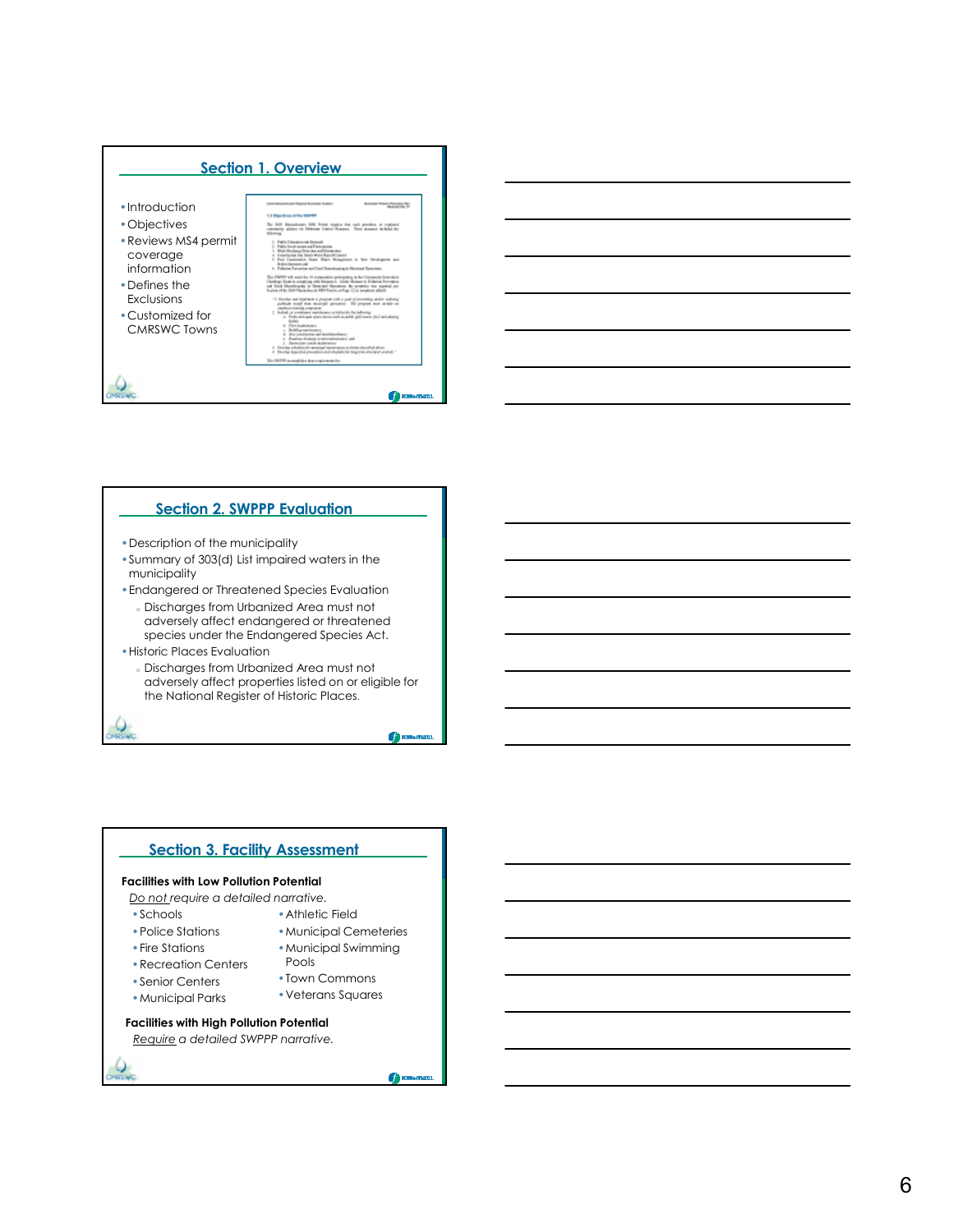*Where on the site are sources of potential stormwater pollution?* 

*Where does drainage go?* 

*Where could failure occur?*

*What is the health of the water to which the site discharges?*

*Where are control measures located?*

**C** PUSSE

**TERRACE** 

# **Section 4. Detailed Facility Info**

### **Facility Summary and Description**

- •Name, location, and purpose of facility
- •Site map

### **List and Describe Structures at the Facility**

*Examples:*

- •Vehicle storage and maintenance
- •Storage of deicing materials
- •Aboveground storage tanks
- •Oil/water separators (**SOP 11**)

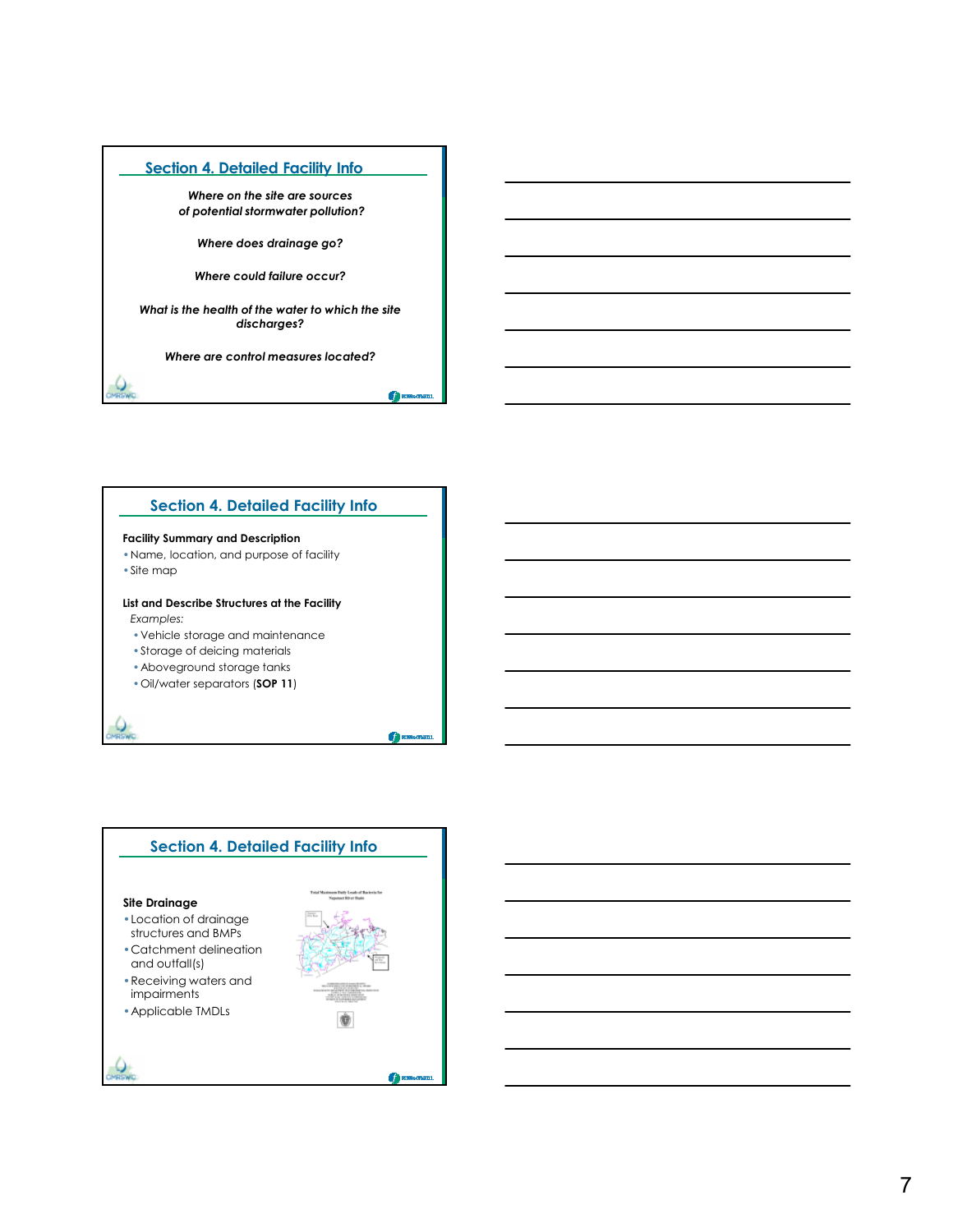



### **Pollution Prevention Team**

- •Three people, at a minimum
- •Knowledgeable about the site
- •Understand concepts in the MS4 Permit
- •Trained on spill cleanup and reporting
- •Responsible for inspections and making sure SOPs are implemented



# **Section 4. Detailed Facility Info**

#### **Site Activities**

*Discuss potential pollutant sources associated with each activity, and measures taken to minimize pollution.* Activities may include:

- Compost production or storage Snow dumps
- Facility or building maintenance Solid waste management
- Fueling operations
- Landscaping
- Chemical handling and storage Vehicle and equipment
- Painting
- Paving
- Sand storage • Salt storage
- maintenance/repair • Vehicle and equipment washing • Waste handling and disposal

• Tool storage

• Waste oil storage

• Vehicle and equipment storage

**TESS** FOR SCOPELY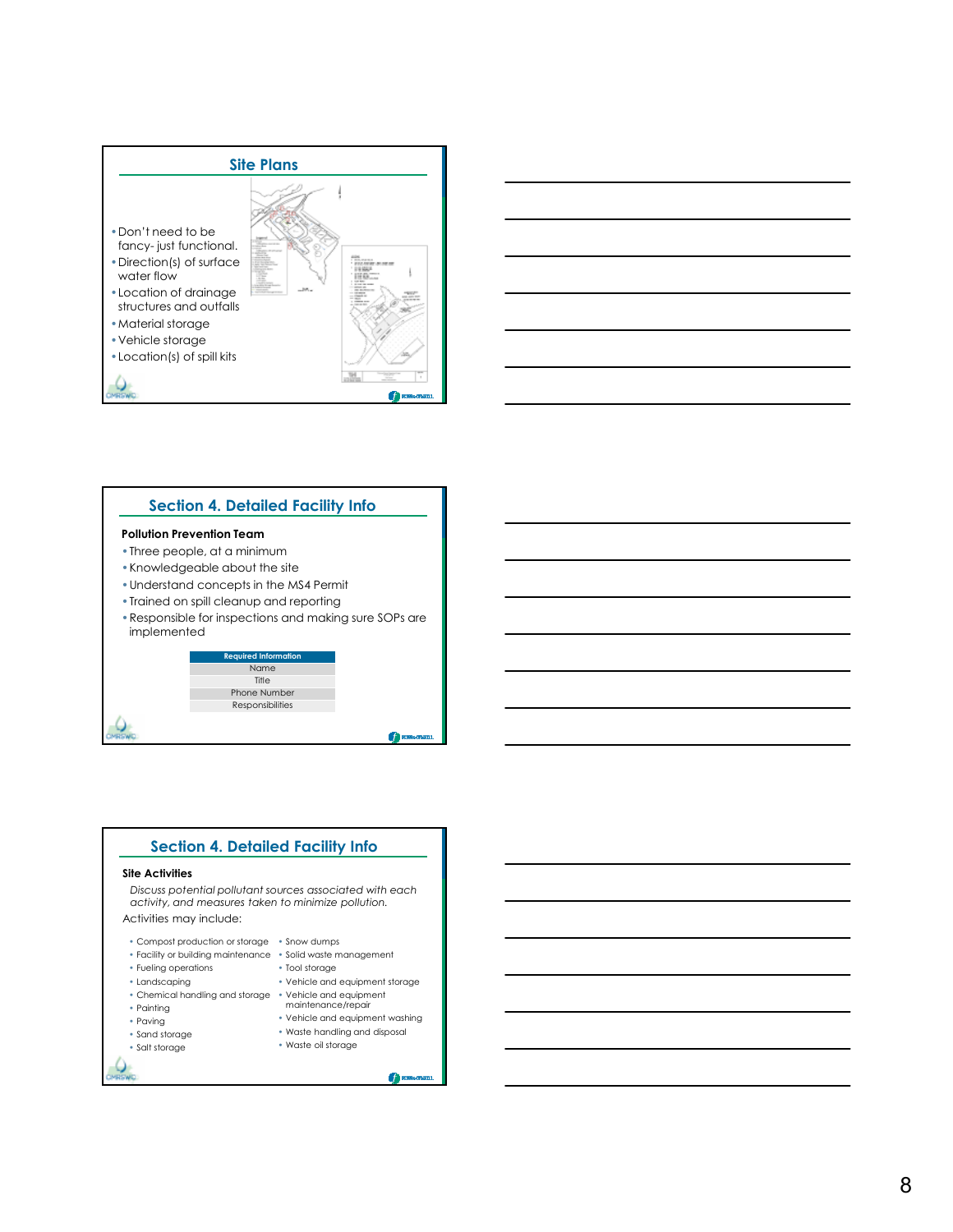## **Vehicle and Equipment Inventory**

*Vehicles and equipment stored and maintained at the facility.*

| <b>Vehicle Type</b>                       | <b>Number on</b><br><b>Site</b> |
|-------------------------------------------|---------------------------------|
| Highway Division 10-wheeled trucks        | 2                               |
| Highway Division 6-wheeled trucks (5-ton) |                                 |
| Highway Division Dump Truck (1-ton)       | 3                               |
| Highway Division Pickup Trucks            | $\mathfrak{D}$                  |
| <b>DPW Sport Utility Vehicle</b>          |                                 |
| Oshkosh loader                            |                                 |
| DPW Front-end loader                      |                                 |
| DPW General task tractor                  |                                 |
| <b>Lawnmowers</b>                         | $5 - 8$                         |
| <b>Sample Vehicle Inventory</b>           |                                 |
|                                           |                                 |



# **Section 4. Detailed Facility Info**

## **Significant Materials Inventory**

*Description of activities and storage areas.*

| <b>Material</b>                  | <b>Activity/Use</b>              |
|----------------------------------|----------------------------------|
| Diesel Fuel-Tank 1               | Storage (1,000 gal AST)          |
| Diesel Fuel-Tank 2               | Storage (1,000 gal AST)          |
| Motor oil (5W30)                 | Storage (55 gal drum)            |
| Motor oil (10W30)                | Storage (55 gal drum)            |
| <b>Hydraulic Fluid</b>           | Storage (55 gal drum)            |
| Salt-Building                    | Storage (200 tons max)           |
| Salt/Sand Mix -<br>Seasonal Pile | Use (50 tons, max)               |
| Waste Oil                        | Storage (275 gallon AST)         |
|                                  | <b>Sample Material Inventory</b> |
|                                  |                                  |
|                                  |                                  |

| <u> 1989 - Johann Stoff, amerikansk politiker (d. 1989)</u>                                                           |  |  |
|-----------------------------------------------------------------------------------------------------------------------|--|--|
| <u> 1989 - Johann Barn, amerikan bernama di sebagai bernama di sebagai bernama di sebagai bernama di sebagai ber</u>  |  |  |
|                                                                                                                       |  |  |
| <u> 1989 - Johann Stoff, deutscher Stoff, der Stoff, der Stoff, der Stoff, der Stoff, der Stoff, der Stoff, der S</u> |  |  |
| <u> 1989 - Andrea Andrea Andrea Andrea Andrea Andrea Andrea Andrea Andrea Andrea Andrea Andrea Andrea Andrea And</u>  |  |  |
| ,我们也不会有什么?""我们的人,我们也不会有什么?""我们的人,我们也不会有什么?""我们的人,我们也不会有什么?""我们的人,我们也不会有什么?""我们的人                                      |  |  |

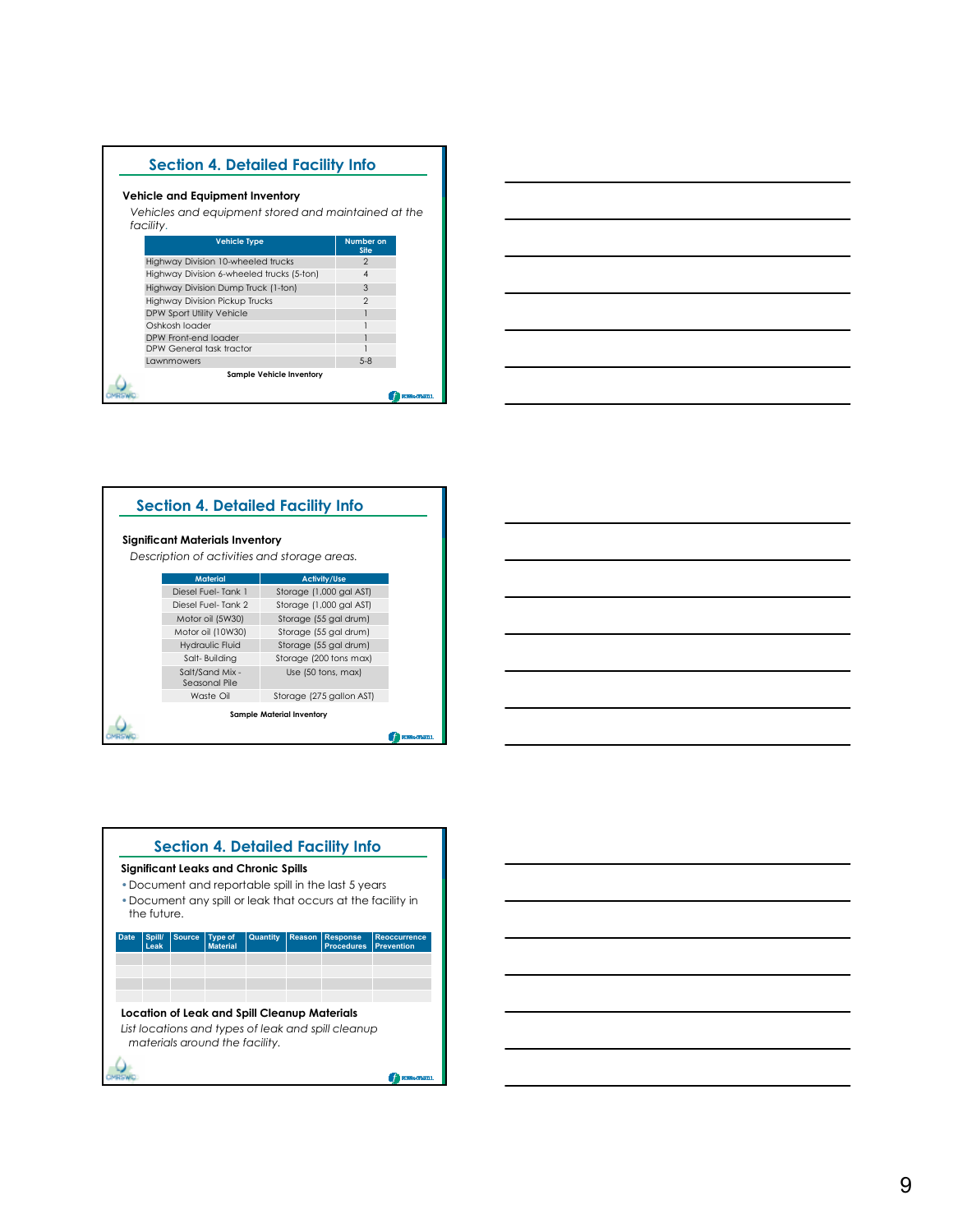#### **Spill Prevention, Control, and Countermeasure (SPCC) Plan**

## *Required when:*

- •Facility has an aboveground oil storage capacity greater than 1,320 gallons
- •Capacity includes containers of 55 gallons or more.

**The SWPPP table has a place to sum up volume.** 

**Appendix D= Tier I Facility SPCC Template**

## **Section 4. Detailed Facility Info**

#### **Allowable Non-Stormwater Discharges**

- 1. Fire-fighting activities
- 2. Potable water sources
- 3. Uncontaminated A/C or compressor condensate
- 4. Landscape watering or irrigation drainage (all pesticides<br>and fertilizers were applied properly- **SOP 12**)<br>5. Pavement or street washwater (no detergents are used,<br>no spills/leaks have occurred)
- 
- 6. Routine external building washdown (no detergents are used)
- 7. Uncontaminated groundwater
- 8. Diverted stream flows
- 9. Flows from riparian habitats and wetlands
- 10. Foundation or footing drains

**O** Hasse

 $f$  rues

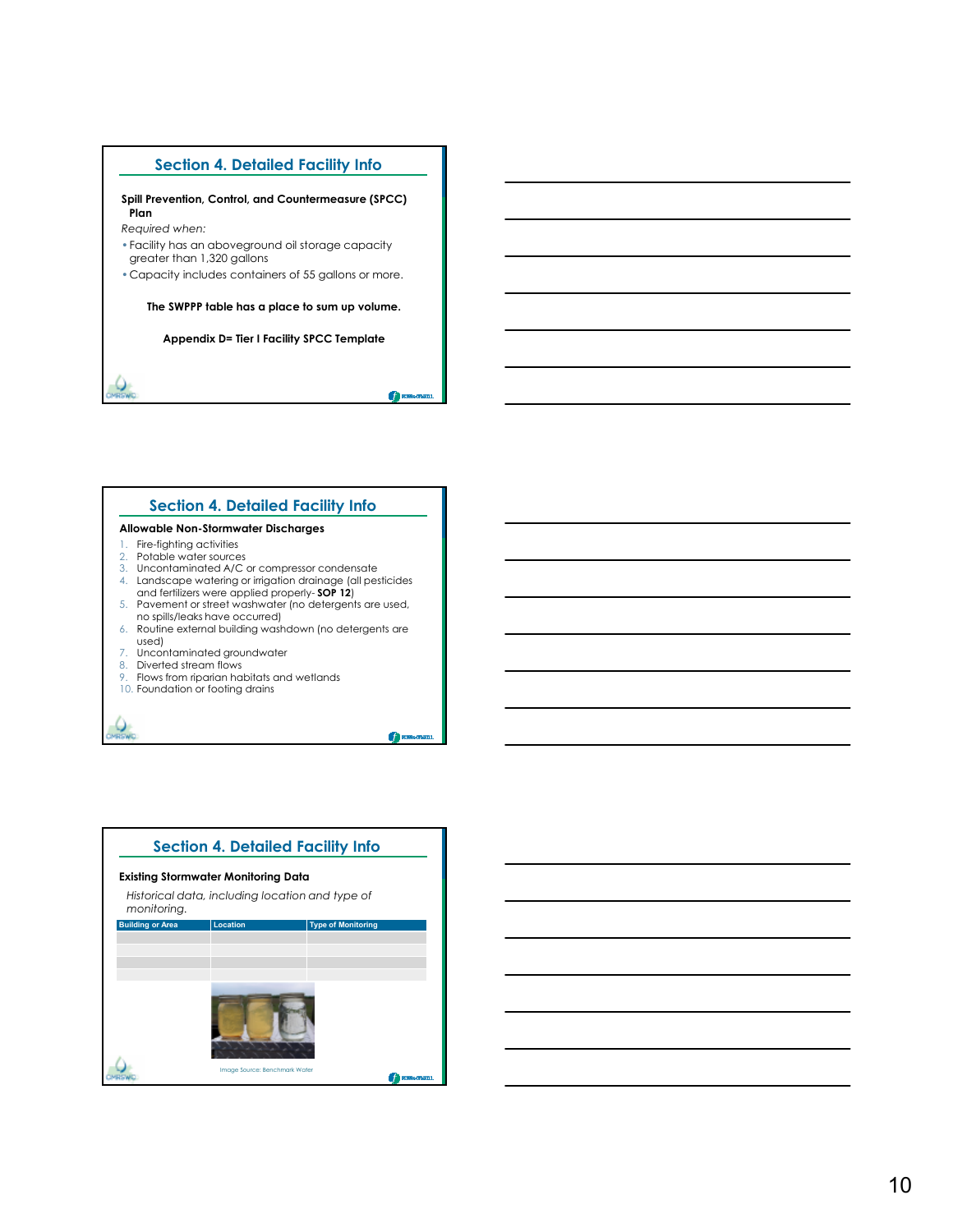### **Structural BMPs**

*Pretreatment BMPs:* Deep sump catch basins, Oil/grit separators, Sediment forebays, Vegetated filter strips

*Treatment BMPs:* Rain gardens/bioretention areas, Constructed wetlands, Vegetated swales, Infiltration berms and retentive grading

*Other:* Riparian buffer restoration

**SOP 3: Catch Basin Inspection & Cleaning SOP 9: Constructed BMPs Inspection & Maintenance**

**O** POSSAGE

**O** rase

## **Section 4. Detailed Facility Info**

### **Annual Site Inspections**

- 1. Conducted by a member of the Pollution Prevention Team
- 2. Document evidence of pollution
- 3. Evaluate Non-structural Controls (ex: are spill kits stocked?)
- 4. Inspect Equipment
- 5. Document Inspection (copy to binder), including:
	- Date of Inspection
	- Name of Person Conducting Inspection
	- Observations and Assessment of BMP's
	- Corrective Action Taken
- 6. Note Inspections in MS4 Annual Report
- 7. Inspection does not need to be submitted to USEPA. Include in binder and make available during inspections

| Condex Washington (California) and San Installer Countries.                                                  |                                    | Volume 20 - Report Followski, Paul                                                                                                             |
|--------------------------------------------------------------------------------------------------------------|------------------------------------|------------------------------------------------------------------------------------------------------------------------------------------------|
|                                                                                                              |                                    | Sternmater Industrial Reader Facility Inspection Report                                                                                        |
|                                                                                                              | <b>Longed International</b>        |                                                                                                                                                |
| <b>Louisian and</b>                                                                                          | <b>Contractor</b>                  |                                                                                                                                                |
| i të tru<br>a an that makes                                                                                  | nutri Invitrigità<br>men Barn      | <b>Rechtsständer internitzundem Line</b>                                                                                                       |
| <b>CONTRACTOR</b>                                                                                            | num. Humo                          |                                                                                                                                                |
| <b>Participants</b>                                                                                          | <b>NAME TON</b>                    |                                                                                                                                                |
| and the Second Laboration of the Children of                                                                 |                                    |                                                                                                                                                |
| warren er en an bibliotek                                                                                    |                                    | case of subscripting of the service in the con-                                                                                                |
|                                                                                                              | <b>Manufacture Enforcement and</b> |                                                                                                                                                |
| <b>Married</b><br><b>ULL-</b><br>and the contract of<br>usu.<br><b>Den market McBA</b>                       | المعالى الم<br><b>Tracturers</b>   | Library Library, of English and<br>ida se naj germanaig umdruktordein skarpe et pelletante recentrat succellarian i majorcional (1820). "Liber |
| lay them can be here process and a production of the process." The CTIVE<br>the company of the second states |                                    |                                                                                                                                                |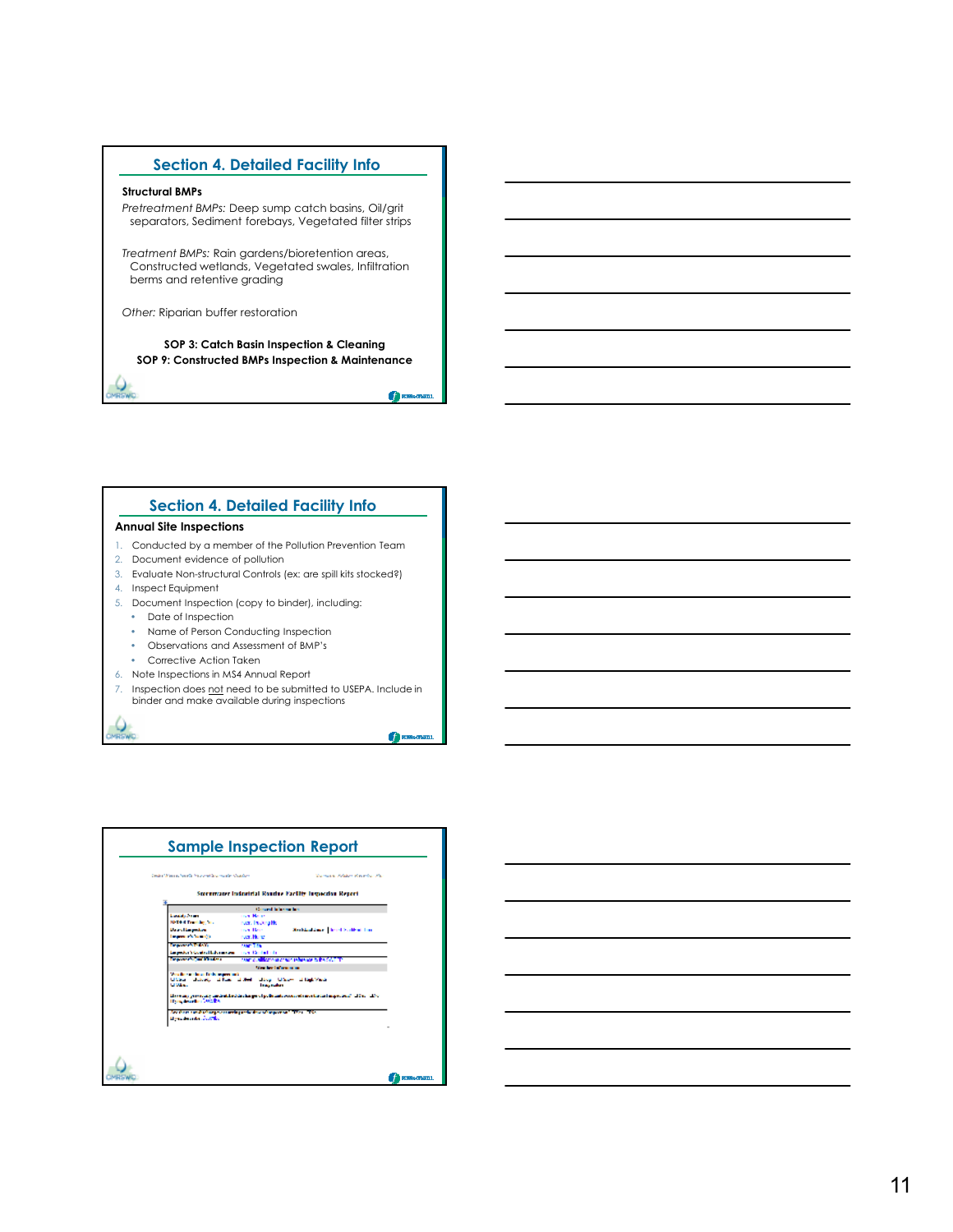## **4. Detailed Facility Narrative (cont)**

### **Recordkeeping**

- Keep records on site for five years, minimum.
- Records to maintain:
	- − Inspections
	- − Monitoring
	- − BMP maintenance, catch basin cleaning
	- − Spill kit orders
	- <sup>−</sup> Employee training records. (Also helps fill in Annual Report information.)
	- − Copies of waste oil manifests
	- − Copies of OWS pumpouts (**SOP 11**)

# **4. Detailed Facility Narrative (cont)**

*SWPPP shall be reviewed annually to determine if updates or revisions are required.*

### **Triggers for SWPPP Revisions**

- 1. An increase in the quantity of potential pollutants stored at the facility.
- 2. The edition of new potential pollutant to the list of materials used or stored at the facility.
- 3. Physical changes to the facility that expose potential pollutants to stormwater.
- 4. Presence of new unauthorized stormwater discharge at the facility.
- 5. Addition of an activity that introduces a new potential pollutant.

**C** rases

**C** PUBLIC

## **Section 5. Non-Structural Controls**

*Actions that can be taken to prevent pollution.* 

- •Good Housekeeping
- •Preventative Maintenance
- •Best Management Practices
- •Spill Prevention and
- Response
- •Employee Training
- •Recordkeeping

**Following the SOP's = a Non-Structural Control!** nage Source: Filtration Systems

**Chrosscovers**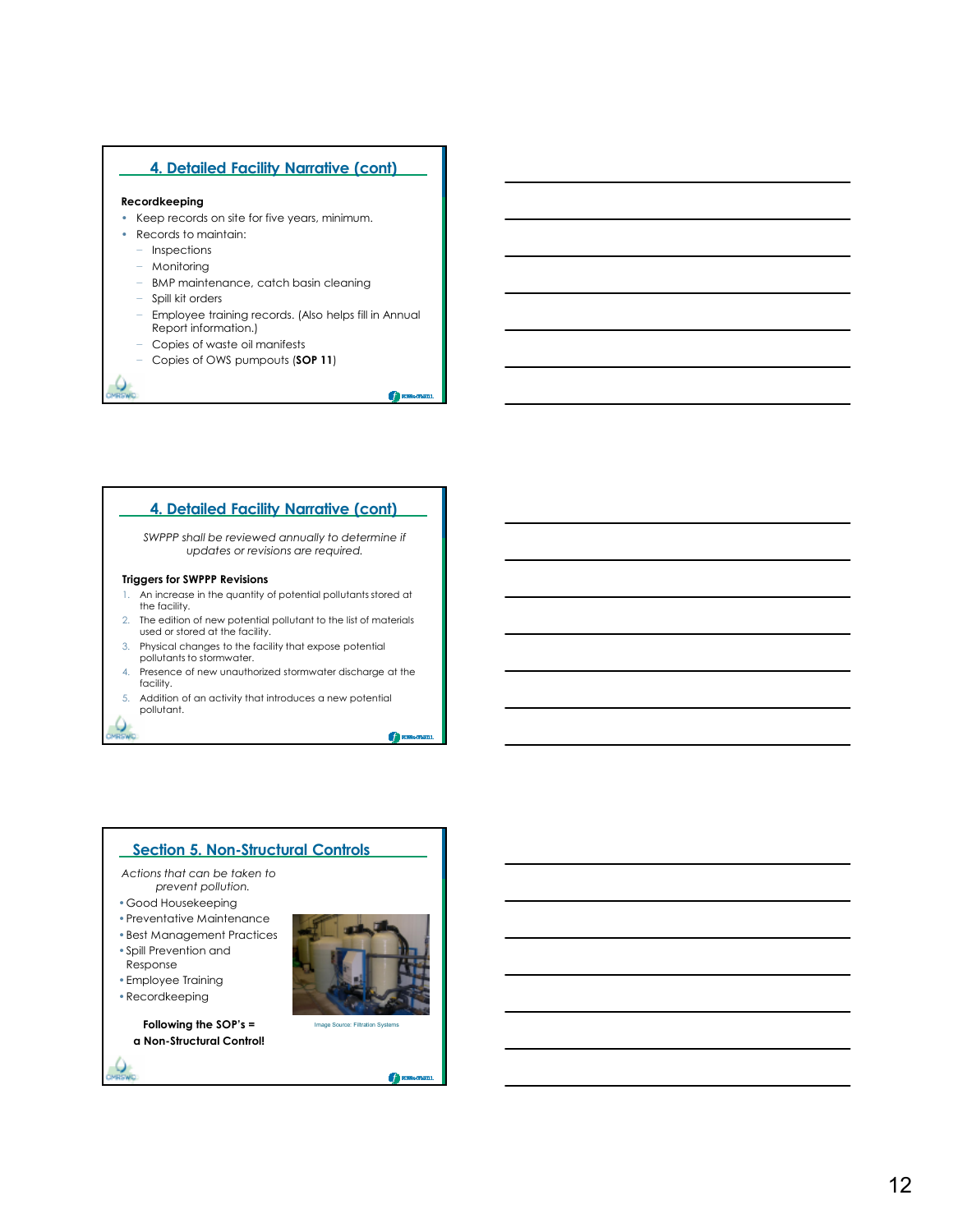# **Section 5. Non-Structural Controls**

#### **Examples of Good Housekeeping Measures**

- 1. All washing of vehicles is performed within the designated vehicle wash bay. (**SOP 14**)
- 2. All fluid products and wastes are kept indoors and have containment.
- 3. All floor drains present within garage bays drain to an oil/water separator and sanitary sewer (**SOP 11**). Spills are cleaned up promptly.
- 4. All materials, waste oil storage containers, and gas cans are properly labeled.
- 5. Work areas are clean and organized.
- 6. Obtain only the amount of materials required to complete a job.

**TELESKI** 

**C** PLES to

Materials are recycled when possible.

## **Section 5. Non-Structural Controls**

### **Training and Awareness**

- 1. All staff members are **aware** of spill prevention and response procedures.
- 2. All staff members have received formal spill prevention and response procedure **training**.
- 3. All equipment fueling procedures are **completed** by qualified personnel trained in spill response procedures.
- 4. All material and bulk deliveries are **monitored** by facility employees.

# **5. SWPPP Non-Structural Controls**

#### **Preventative Maintenance and Inspection**

- 1. Hydraulic equipment is kept in good **repair** to prevent leaks.
- 2. Vehicle storage areas are **inspected** frequently for evidence of leaking oil.
- 3. Material storage tanks and containers are regularly **inspected** for leaks.
- 4. All waste oil is fully contained, and the containers are **inspected** regularly.

**TESS** FOR SCOPELY